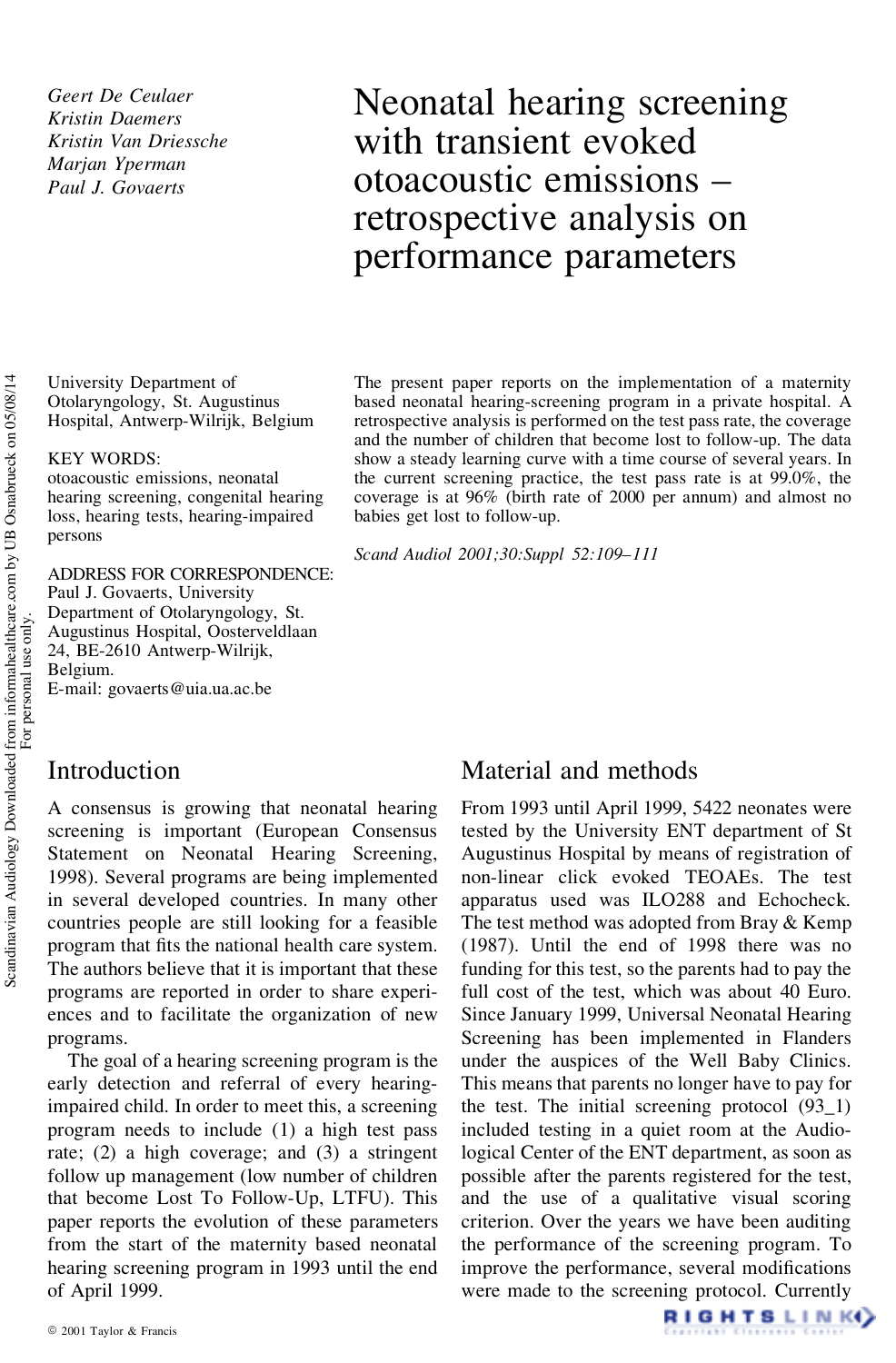

*Fig. 1.* Evolution of the test pass rate for the non-NICU, the NICU and the total population. A 'pass' means that the screening criterion was met uni-or bilaterally. NICU = Neonatal Intensive Care Unit.

(1999), we do the test on site in the maternity ward (portable OAE-equipment), one day before mother and child leave the hospital (day 3 or 4) and using a numerical scoring criterion (6 dB SNR in three frequency bands). The total evaluation time of 5.3 years was divided into nine discrete periods (93\_1 to 99). Each division represents a modification made to the program.

## Results and discussion

The analysis will focus on the modifications made to the screening program and their effect on the screening performance in terms of (1) pass rate; (2) coverage and (3) number of children Lost To Follow-Up (LTFU).

#### *Test pass rate*

The results of the pass rates are shown in Fig. 1. A pass means that the test criterion was met unior bilaterally. To improve this pass rate, the test moment was delayed from as soon as possible after registration (93\_1) to testing as late as possible, which is typical at day 4 (93\_2). This is probably the main factor in explaining the increase in pass rate from about 93% to almost 95%. Debris and vernix are thought to obliterate the external meatus and middle ear in some cases during the first one to three days of life (Kok et al., 1993; Smurzynski, 1994).

After changing from a visual (93\_2) to a more rigid numerical pass criterion (94\_1), a decrease of test pass rate was observed. From period 94\_1 to 96 the pass rate grew to around 97%, although

no relevant changes took place during these periods. The increase is thought to be due to a learning effect of the testers, especially concerning the probe fit. According to Culpepper (1997), the probe fit is the single most important factor in maintaining low referral rates. In 1998 and 1999, another 2% was added to the pass rate, probably because of the availability of portable (ILO288) and handheld (Echocheck) screening devices. This gave the opportunity to do the test on-site in the maternity ward and resulted in fewer awake babies at the time of testing.

Compared with other studies, these pass rate figures (NICU and non-NICU) are very high. A possible explanation for this may be that, in contrast to most other countries, in Belgium neonates typically reside for 5 days in the maternity ward and thus testing can be done as late as day 4 or 5. By this time, transient obliteration of middle ear and external meatus becomes extremely rare. The fact that all testers were dedicated and trained audiologists may be a secondary factor in explaining these high pass figures, together with the fact that unilateral fails are not considered as a 'fail' but as an overall 'pass'.

#### *Coverage*

Charging the parents for the cost of the screening and the fact that in 93\_1 there was very little general awareness for this kind of testing resulted in a very low initial coverage, of about 20%. A consensus with the NICU to have all their children tested added some 10% to the total coverage (94\_2). Giving information sessions to both pediatricians and general practitioners and the growing general awareness of the public for the test and the ease of testing is thought to be responsible for the steady growth of the coverage. In period 98, the coverage was about 56%. Simultaneous actions were undertaken to educate political authorities on the feasibility of neonatal hearing screening. This resulted in the decision of the implementation of universal hearing screening in Flanders. As a part of this, it meant that we no longer had to charge the parents for the cost of the test and thus obtained a coverage of 96%.

# Lost to Follow-Up (LTFU)

The number of children that became LTFU after

**RIGHTSLINK**